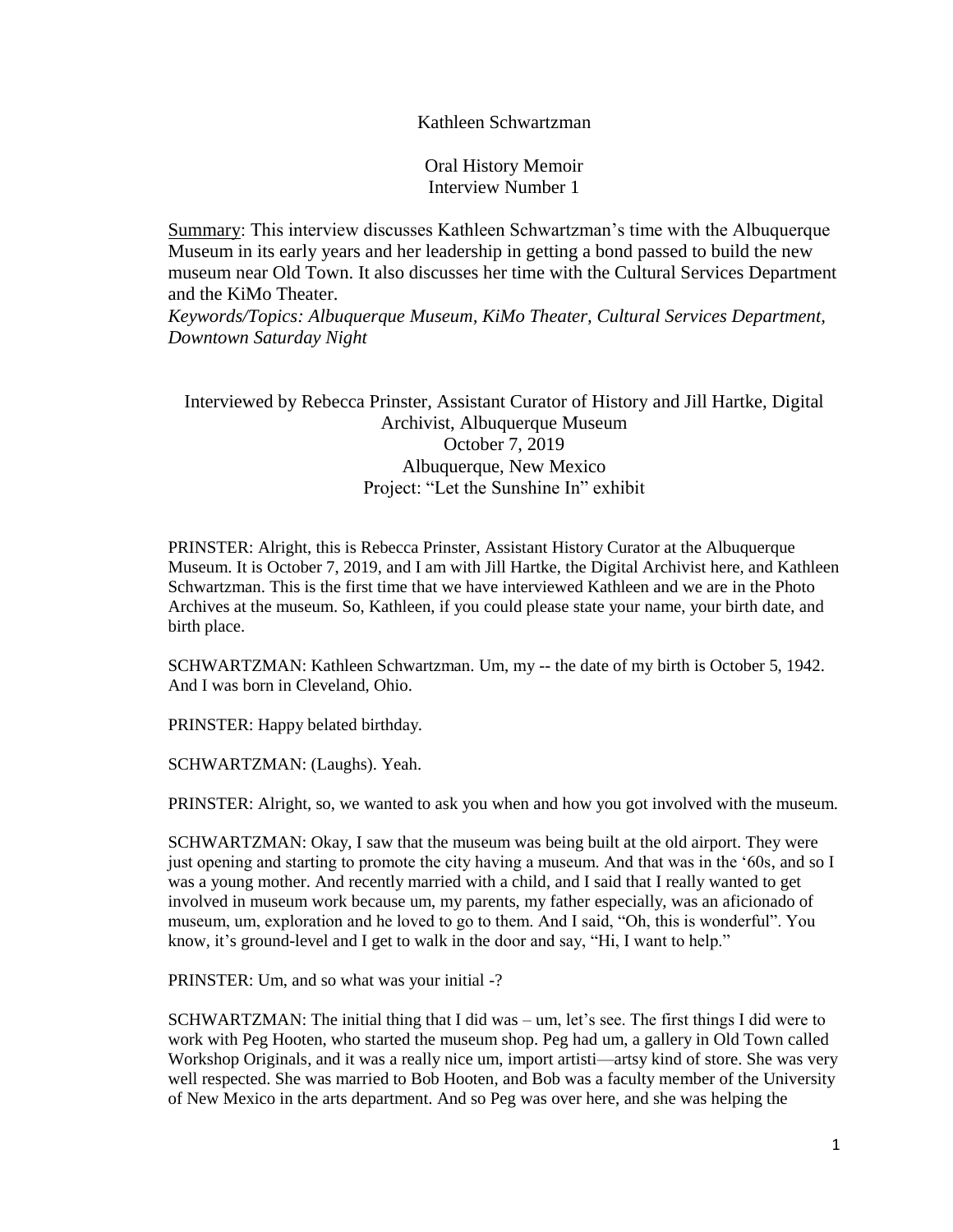director, Frank Crabtree, getting the ground-level of the opening of the – not only the opening, but just to get things established here. And so, she started to make plans to do the museum shop. It's called La Tienda del Museo. And she said, "Kathy, you should run it." And I said, "I don't know anything about this." (laugh) She said, "I'll teach you." So, I took that over and we started ordering books and artifacts and small, um, pieces of what -- some little pots and things that people would be interested in that would be inexpensive because it was a very small shop. It was right at the entrance off to the right. You walk in the doors of the airport building and off to the right there were a couple of tables there, there was one of her glass counters. I believe that was left over from shops—an Old Town shop. And she put bricks and boards on the wall and put the books up there, and it was really interesting. They had history books and art books and a nice selection of New Mexico interest books that, um, of course at that time there wasn't a lot of them. There were some. There were a few. Ruth Armstrong was a writer and she had gotten involved in the museum. Ruth Armstrong. And she had a daughter that eventually worked on the museum book – books sales. Used book sales. That was Diana Boone. Her name was Diana Boone. But Ruth had a good experience in,  $um - She$  was a well-known writer. Historical writer for this area, and so she wrote several books. She was an author. And so I did that. I worked on the – in the book store for a while and eventually wanted to move into the board. And so – well, first—next was docent. I was a docent. And I think I was a docent for about three years, maybe. And that was good because we had the exhibits that were constructed with actual historical pieces – chairs, tables, bowls, shawls, and things, and it was all on view for public participation and people students could—children could come by and touch things, and there were certain things were touchable. But that was all behind glass. It was historical and it was very interesting. And – like dioramas, is the type of thing they had. But they were actual full-size artifacts so they were behind glass. And docenting at that time was just as interesting then as it is today, I'm sure. Probably much more—and it was very historical. Quite historical. Let me see if there was anything – when we would have a science – That was the art, history, and science museum. There were three components to it. And so there were scientific things as well that were on exhibit there.

### PRINSTER: Did you help put the exhibits together?

SCHWARTZMAN: No, I didn't do the exhibits. No. I wish I had. (laughs) I was not trained for any of that, I was just a volunteer. But a docent, of course, has to learn all of the background materials and information in order to be able to explain it to the public, so we did a pretty good job. Let's see, the public would come through individually or in groups and we would take them as they came. There was no special arrangement or anything. Um, so that was good and I did that for about two or three years. Maybe three years and then I wanted to get on the board. And um, I volunteered there and was, um, was voted as Secretary. So I was secretary for a few years and then, um, along came the bond issue. And so I volunteered to be President. (Laugh). And you know, everyone was like, "You know, what are we going to do? How are we going to do this bond issue?" And so, you know – but, it was just –seemed to be the thing to do to really promote it. And it was – we had the history of it. Dick Bice was the Chairman of the board of trustees. There were – there was a lot of civic involvement. A lot of government municipal leaders were getting behind it, particularly Harry Kinney who was the mayor. And he, uh – There was a lot of, you know – there was a lot of movement that, even the newspapers, the *Albuquerque Journal* and the *Albuquerque Tribune* got involved in it in a way. But it was, you know, it had failed twice before, so people were a little nervous about this. So we – I, as President of the Museum Association, we had a very tiny treasury. Um, and  $-$  but we  $-$  a couple thousand dollars is all we had, I think, I don't remember exactly. But I thought it might be a good idea if we hired a public affairs – public affairs agency. And so, we did. I got one individual and her name was Marjorie Neset. And Marjorie and I basically became the workforce from the Association's point of view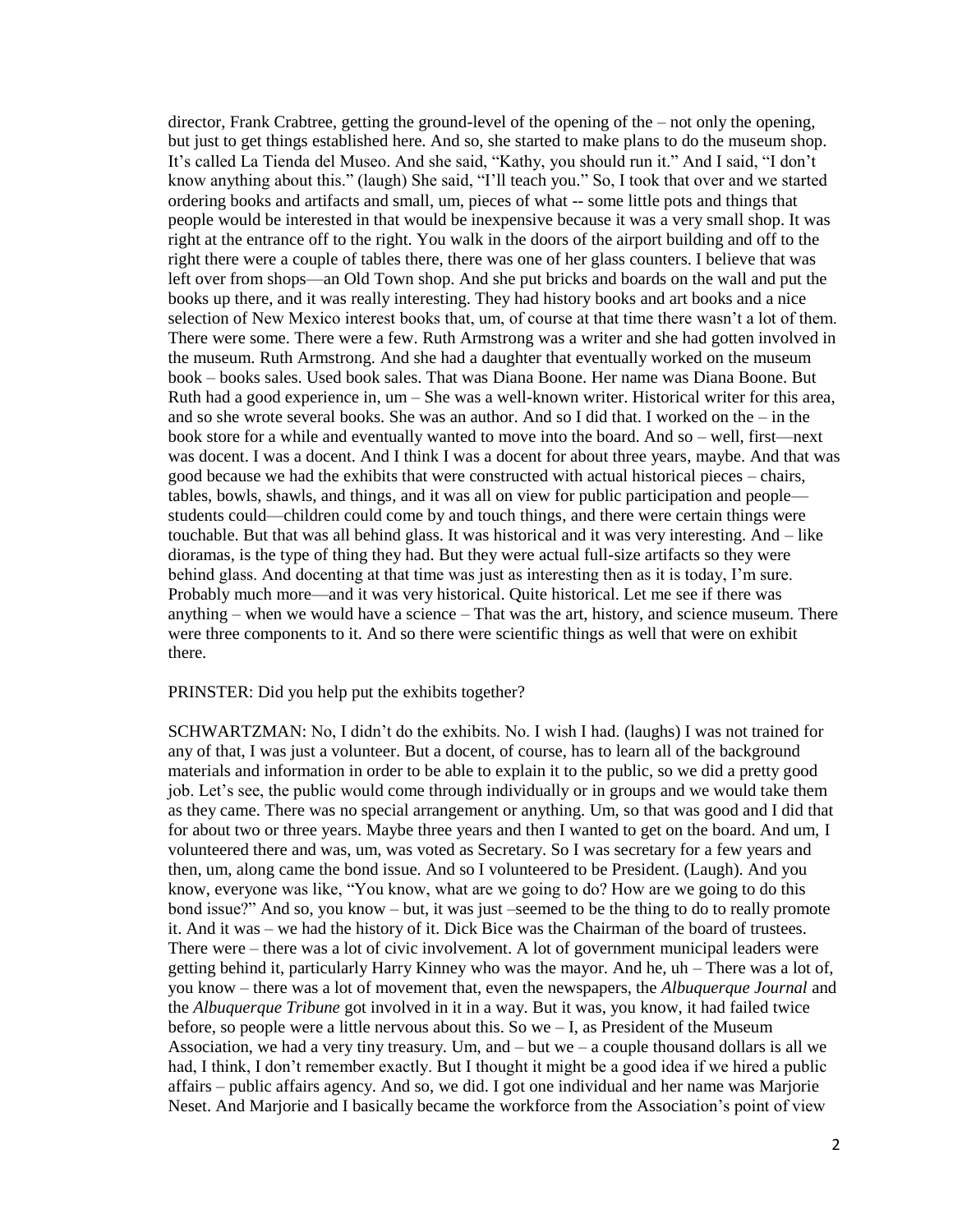on the museum bond issue. And so we – I don't know whether you can imagine, but we were out there attending meetings, attending group, um, -- Let's see, what did we do. We went and spoke to some groups. We certainly had to get political help, because Albuquerque is very political so we tried – we wanted to enlist the support of politicians and newspapers and – but there was a lot of groundwork that we did in distribution of leaflets, in calling the media and doing whatever we could to promote this from a, um, from a non-profit associated point of view. We really were not spokespeople for the museum because that was the trustees and the director. But we wanted—we felt that it was –you know, it was part of our job, too, to pass this bond issue. And we did, we worked really hard on it. So, what else would you like to know about that? HARTKE: Um. (Pause) You're really good at this (laugh), you've given a lot of what we wanted. Oh, I did w- I did wonder, so when the building opened here and everybody moved from the airport to this building, were you still involved?

SCHWARTZMAN: I was not so much involved anymore, no. But they called me – I still had friends on the board and I was asked to do the opening. And I did not a very good job, unfortunately, because there was not any money. There was very little money, but um, we worked on it. On a large mailing list that was local and even spread out even a little bit to other museums nationally just to let them know that we were doing this and it was well attended when the opening actually happened, but we had problems. Little problems, you know, like --

### HARTKE: Like what?

SCHWARTZMAN: Like running out of food and the liquor was late. We had to beg a lot of people to – because we had no money you see. So we had to get people to do a lot of this gratis. And they did, they came through, but and they were really helpful. One of the things was the flower association. The gardening associations, we went to them because we had no money for flowers. And we asked the gardening association to help us out. So they put together a really interesting display, um, with hand – with their own invented creations stacked on glass cubes and shelves in the center around –with the food around the edge. And the food was from La Chantique?? And La Chantique was a very – was a favorite bakery, uh, caterer in the city. But unfortunately we ran out of – they were wonderful, we ran out. We didn't have enough money to be able to, but-- So there was that, and who gave us? -- The liquor was donated by the Bachechis, I think. I think so. And the Bachechis were – oh, that's the KiMo Theater. I think that was -- the Bachechis were – Anyway, go ahead and ask me more. But, I was -- so we had to decorate the museum. And I was, how do I decorate the museum, right? So, we went, and I decided that I would ask nurseries in town to donate plants. Cactus and, um, palms and flowers and stuff. You know, natural stuff. And in the planters that were sitting out on the nursery, we brought those in. And then we had a lighting company come in and set up theatrical lighting in parts of it on these plants and things. It was really amazing. So, that was – we had done this before. This type of decoration in the old museum where we had to go find ways to make it look like a festival thing. Not just a bare museum. So we had to occasionally come up with other ideas to do that too. And once I went to the cemeteries and asked them for cemetery artificial grass to make a grass mound around the exhibits. It was really funny, okay. (laughter). But, see, the opening was – that was the extent of me. My experience here. And then, from then it just became a wonderful place. It just grew into a beautiful, beautiful museum. And I think it's as important as the Scottsdale museum or maybe even better. Scottsdale Art Museum, I really do think so. But it is a beautiful museum and I'm very proud of it. (laughs)

PRINSTER: So what years were you the Association President?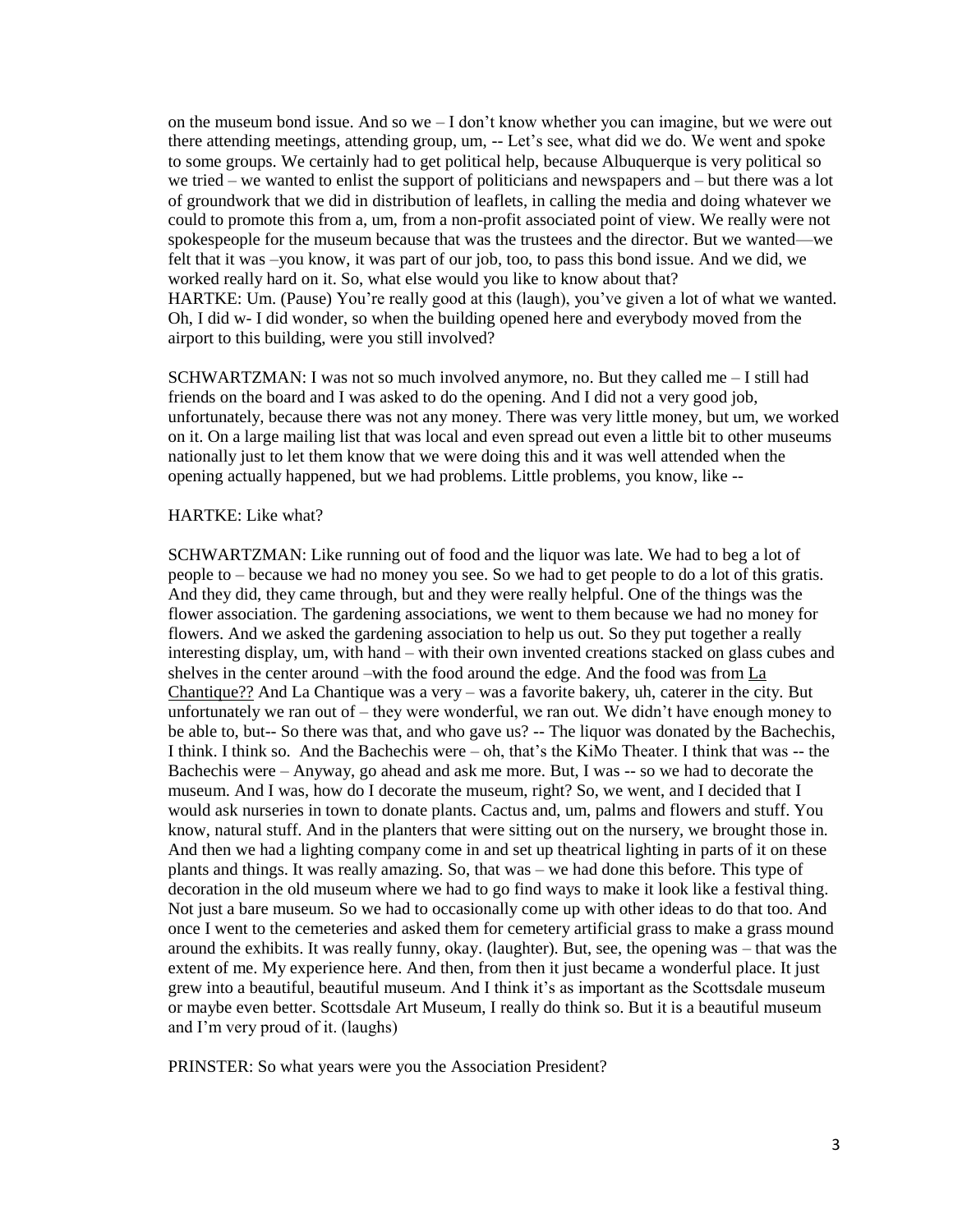SCHWARTZMAN: Uh, just the two years that – Let's see, was it one year or two years? Two years I guess, during the bond issue campaign. So, between '78 and '79-80.

HARTKE: Yeah. We moved in here in '79, because we just found a poster for August 5, 1979 was our – the opening day of this. We just found that in the last couple of months.

SCHWARTZMAN: What was that again?

HARTKE: August 5, 1979, is the day that the—this building opened.

SCHWARTZMAN: Yeah.

HARTKE: Yeah.

SCHWARTZMAN: So, I would have been proba—you know, maybe '77 to '79, somewhere in there. '78. Hard to say. I have the records. I have to let you know, I probably have a lot of stuff still in my possession in writing. Um, but I know that you wanted to talk and I can send you information.

HARTKE: Okay.

SCHWARTZMAN: If you give me an email address, I can – I'd be very happy.

HARTKE: Yes. Yeah. So, I have – I have a question about Frank Crabtree.

SCHWARTZMAN: Uh huh.

HARTKE: Because he's going to be a part of this, um, story.

SHWARTZMAN: Okay.

HARTKE: So, what – nobody that we've spoken to really knew him very well. Did you have conversations with him?

SCHWARTZMAN: Oh, yeah.

HARTKE: What was your – What was your, um, overall feeling about him?

SCHWARTZMAN: Oh, he was a very enthusiastic director. He was very enthusiastic, very positive. Um, very hard working. Um, he took it personally and he really wanted to put his best in this museum. Um, in the whole idea of having a museum and he was, um, very helpful to new people. And had great ideas and was responsible, I believe, for a lot of the interesting exhibits that came here in the old airport. So, he was – I believe that he was a good director. He was a good, certainly a good start-up director. Yeah.

PRINSTER: Do you remember the exhibit that he did with these color slides? I think this picture was part of it.

SCHWARTZMAN: No, I remember – No, not that one.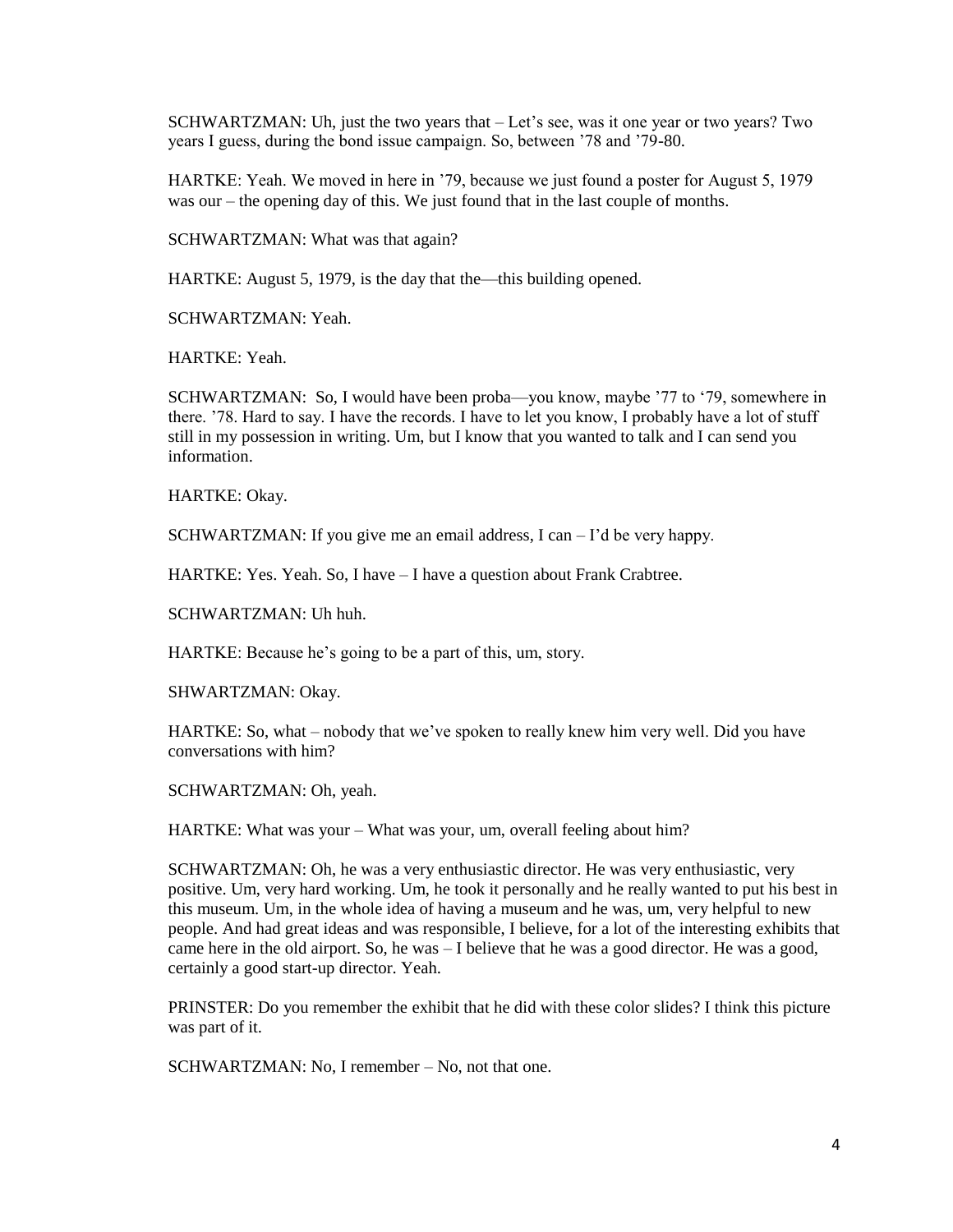HARTKE: These are – Walter McDonald. The slides were taken by a photographer named Walter McDonald that Frank Crabtree hired to go around town and take pictures for the museum. They were going to do a multi-media show in, um, this space and it was going to flash slides up on the screens and it was going to have music and it was going to, um, show – It was called "Have you Seen Albuquerque?" I think is the name of it. And that's—the slides that we are to put in this exhibit that will open in December come from Walter McDonald and that project.

SCHWARTZMAN: Oh, yeah.

HARTKE: And some of these are from that, but also, some of these, I think, Frank Crabtree took himself.

SCHWARTZMAN: Okay.

HARTKE: He was – He was the one, I think that was trying to get the staff members so that—so that the museum would have pictures of people who were helping develop it.

SCHWARTMAN: Okay.

HARTKE: But, um, -- But, did you ever -- you ever heard of Walter McDonald, this photographer?

SCHWARTZMAN: Oh, yes, I do.

HARTKE: Oh, you did? Okay.

SCHWARTMAN: Yes, I did.

HARTKE: Did you ever meet him? Okay.

SCHWARTZMAN: Yes. (coughs) Excuse me. Yes, I did. I met him. He's – he was – you know, he's a photographer so you never know very much about photographers, but he was in the background. But yeah, he was a good one.

HARTKE: Awesome.

SCHWARTZMAN: He's good.

HARTKE: Cool. Cool, yeah. So, these are his pictures and his work is what is actually the foundation of the exhibit that we're doing. His work is what we'll be showing.

SCHWARTZMAN: Oh, that's wonderful.

HARTKE: Yeah, oh great. Wonderful. Yeah, when I spoke with him he said he had an office in the airport—

SCHWARTZMAN: Uh huh.

HARTKE: —and he was there a lot. And he was there maybe eight or nine months working just on this one project.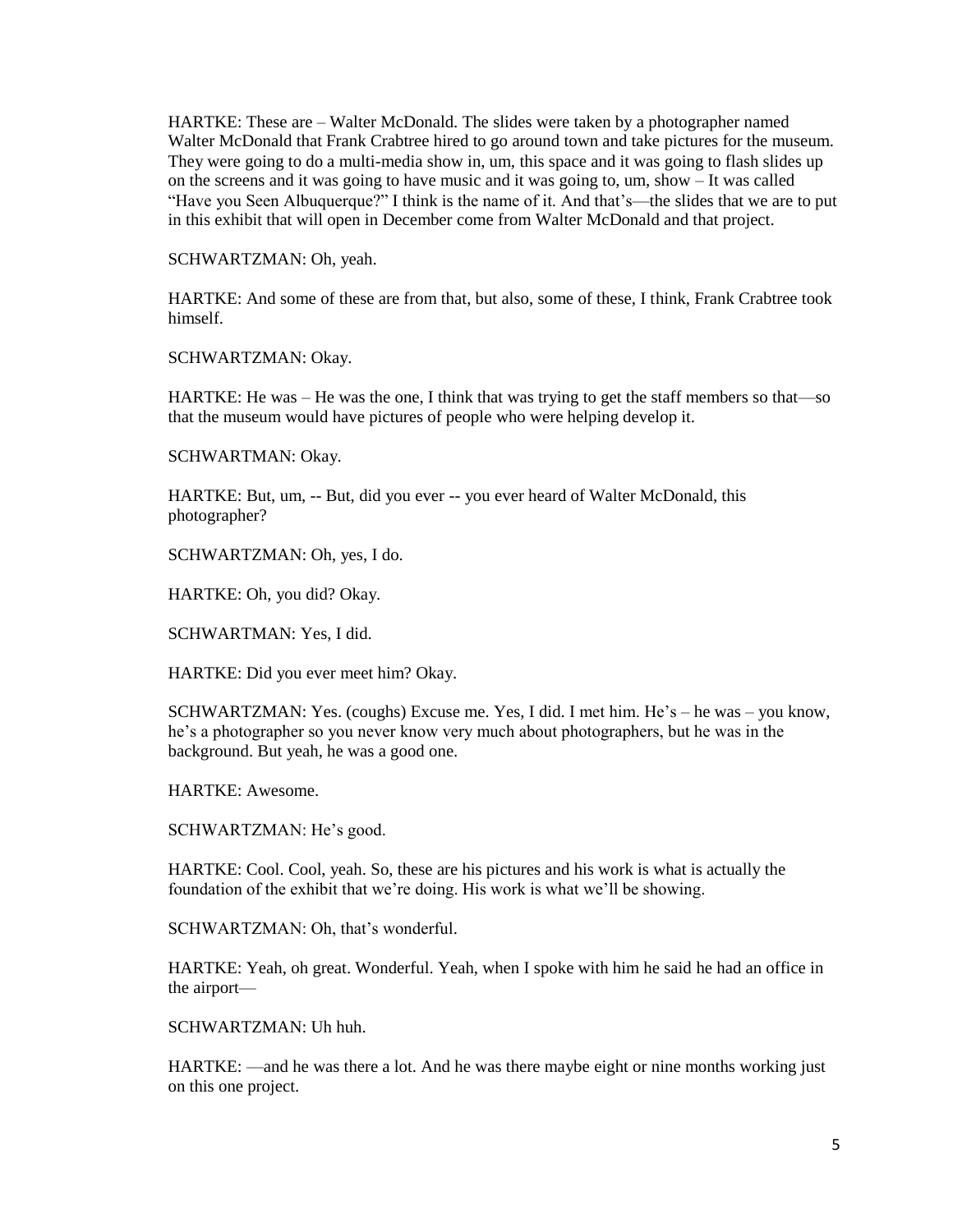### SCHWARTZMAN: Okay.

HARTKE: Great. That's awesome.

SCHWARTZMAN: Yeah, I knew him, but I didn't know he was doing that particular exhibit, But, you know, that was the curatorial stuff that was going on and volunteers aren't part of that exactly. But, you know, I do know a lot of the other exhibits. The quilters exhibit, the keys exhibit, the rockets exhibit, the – (shuffling through pictures on the table) what else was there? Of course, the – Dick – Richard Bice was very involved in pottery – Indian pottery so there was an Indian pottery exhibit. Um, let's see, what else was I trying to think of? Laura Gilpin. Laura Gilpin show, photography – She was a very famous photographer. They did a big show on Carroway??, which is the archaeological site on the edge of town. And actually, Frank Crabtree got very involved in the Carroway situation, I believe. Um, and so, you know when you're a docent – but you just know these things. Well, Frank was there and Suzanne – the next director was Suzanne de Borhegyi and by the time she came in, things were – the museum bond issue had passed by then, I'm pretty sure. And so she came in and was, you know, a different style. It was a lot quieter kind of style. She just didn't have that energy the same. But she was a wonderful director, too. So, everyone liked her. It just was a big difference, that's all. But, uh, okay. That's good.

(pause)

What else would you like to know?

HARTKE: I think—do you have a favorite memory of the museum when it was at the airport?

SCHWARTZMAN: I probably do. There was some interesting stuff. It's just—it was very – people that worked at it were proud of it. You know, the volunteers were pretty proud of it and the directors were pretty ambitious. The curators – um, favorite memory, let's see. I just liked the building, really. I really liked the building. The building had a lot of history in it, so and um, when they constructed – created an exhibition area out of it, um, it turned out pretty good. And it was good for public access and it was, um, it was a nice nice thing. It just felt like very homey, kind of. To me, it did, but I liked the building and I liked the industriousness of all the people. That was good.

PRINSTER: Was the public, um – pretty invested in it? You said they would do tours as people came in.

SCHWARTZMAN: They were pretty shy, yet. Because at the airport they didn't quite understand why it was there. And it takes a while. The thing about Albuquerque is that they have a hard – in those days, they have a hard time accepting new things in a big scale. In a big way. Because they can't envision it. Um, and so, they—there was --- that was the resistance that we had. "Well, what do we need a museum for?" You know, "We don't need this." Or whatever. And you had to work with the people so they – they kind of shied away from the old building. They didn't really understand much about a museum or why it was there or what its purpose was. Um, and –but the whole idea, I believe, was to break ground so – for the actual happening of a new institution for the city. And, uh, that's when the exhibits became – because of the emphasis of education, because of the emphasis on public spirit, because of the volunteerism, because of the type of – caliber of the exhibits, people started to warm up to the whole idea. And I think that, um, you know, that it worked, it just took a long time. It just took a while. Because they opened, I think, what in the 60s? In the sixt—What, the old building?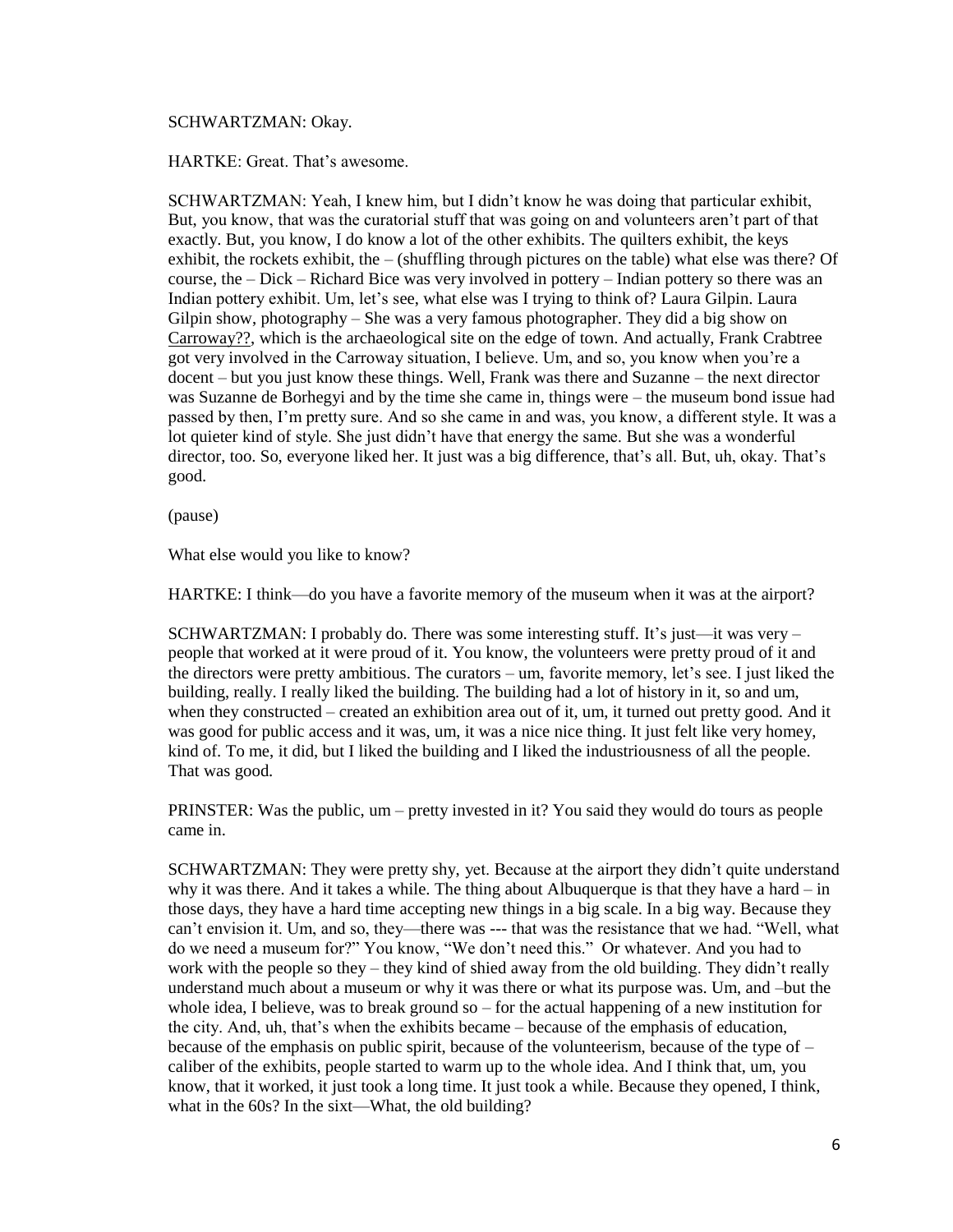HARTKE: Yeah, '67. 1967. Yes, the Fall.

SCHAWARTZMAN: Yeah, that's almost ten years. And, it took a long time to do that. But, um, I believe my first years there were in the late – in the mid to late '60s, I can't remember exactly, but. Uh, yeah. And so, you know, I was – we were. It was very personal to a lot of people because there were a lot of historians in this city. And there were a lot of archivists in this city. And collectors and they respected – and authors – and they respected the history. Whereas a lot of people – some people here only thought of shopping malls and housing developments and things. But, the culture – this was part of the improvement of culture – the establishment of culture by the government and this is a big thing because the city had not really invested hugely in the culture. It was all around, but nobody really created, uh, the focus for it. And so the city had to step in and that's why they did that. That's one of the reasons Harry Kinney was so, um, so much in favor of doing this. And the same thing happened with the KiMo Theater eventually, when the next – the other mayor, let's see, what was his name? Dean—or, David Rusk?? And David Rusk took the same feeling and worked very hard with promoting the KiMo Theater and getting approval to be set up for the city. And doing a lot more cultural activities in, um, the arts and the – what, the theatrical arts. Theater arts and this was their visual arts things. Now I don't know what happened, eventually, how we lost the science part. I always was curious about that in this museum, but I believe that maybe – the University – Also, the university was a little competitive in some areas. And so they felt like their role was diminished in some way by the city. That's just my guess. But, I know that when the KiMo Theater came along – after, there was a plan to build a new city performing arts center and that failed because – but at that time, there was a big controversy over where to put this performing—this brand new performing arts center because the KiMo was active during that time and doing pretty well. Um, but –Uh, when they found— When the University found out that there would be a new city performing arts center they got very involved and they said, "Well, we should have it over on our campus and we should be sharing--" and they were involved in that. So there was always a little competition. Always has been, I think in the city. But, well anyway, I digress. What else would you like to know?

PRINSTER: We were kind of curious about the science side.

SCHWARTZMAN: Yeah, don't you know -- ?

PRINSTER: Well we knew – We knew about it and actually in the newspaper somebody was suggesting having a petting zoo.

HARTKE: Yes. Yeah, we found that in one of the newspaper articles somebody saying, you know, other museums around the country have actual, like, petting zoos in the museum, and so that was actually something they had considered for the science side.

SCHWARTZMAN: Really?

HARTKE: Yeah. But, I don't think that ever really happened, but it was interesting that the – the broad, um, creativity and the imagination that was going into – into the creation of the museum. People were thinking really outside the box about what they could do.

SCHWARTZMAN: They were. They were.

HARTKE: Yeah, absolutely.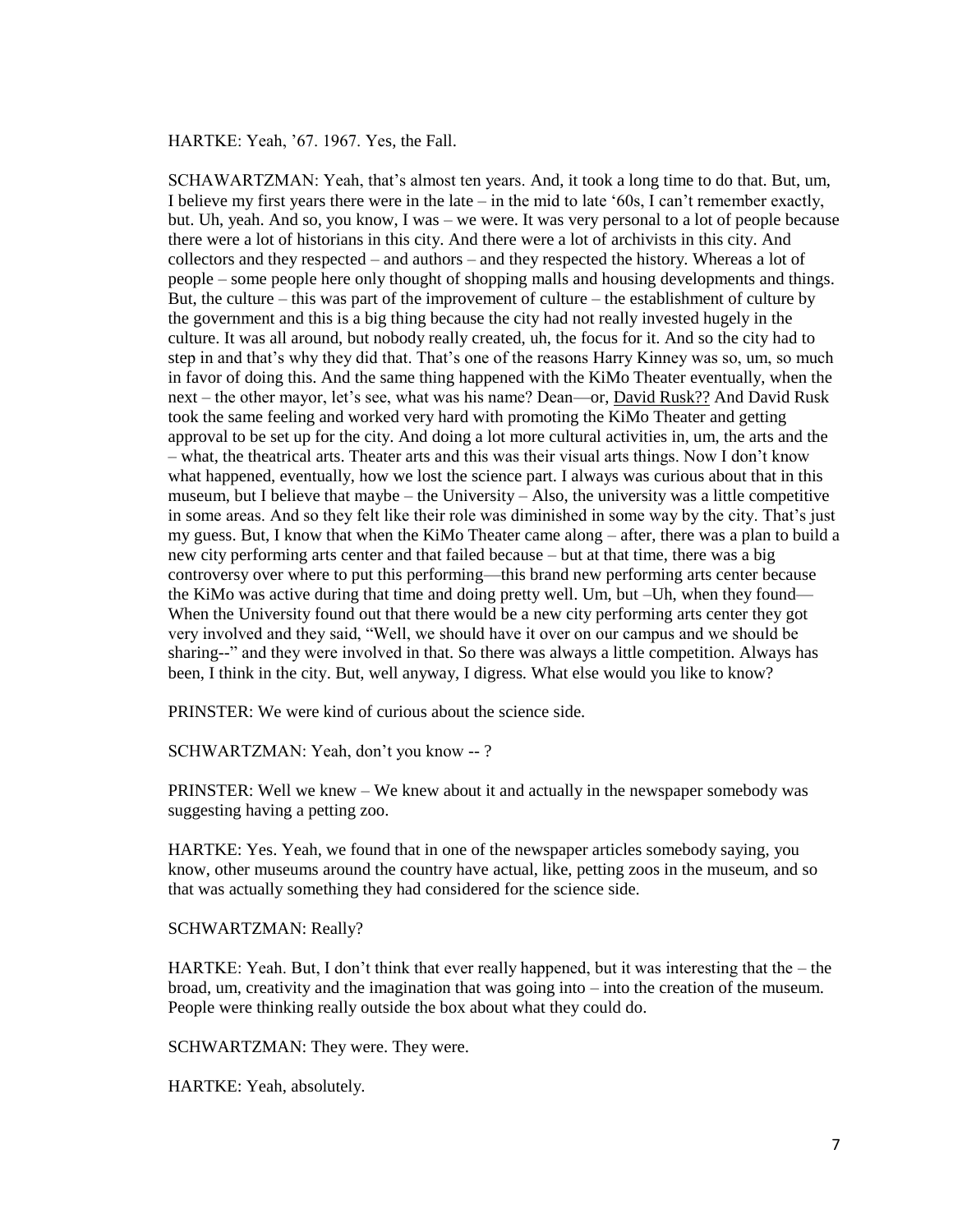SCHWARTZMAN: Well, they got their petting zoo, but it's at the zoo.

HARTKE: At the zoo (laughs). Yes. Right.

SCHWARTZMAN: And that's where, you know, Cultural Services became – has become a major department in the city and it should be because this is a very cultural area. But in the beginning, the only cultural development was in the basket of the library department. Alan Clark had the cultural activities. He had the zoo – No, he had the, um, Old Town Plaza, he had the KiMo, he had South Broadway Cultural Center, he had the 1 Percent for Art, he had the cable TV. He was a startup. He was very cultural anyway. And he was an excellent, um, administrator as far as being able to describe and talk and defend these things. And he, um, and what else did he have? He had a lot of startup things that had – and they'd give them to him. You know, the mayor would say, you know somebody had an idea to do this, well, give it to Alan and Alan can do this. So, but now – but eventually these things became so big that they had to establish themselves in the right place, not in the library, I guess. And, um, so they had to – that's when the 1 Percent for Art program went to the mayor's office and the art the development office and the, um, museum – where did the museum go? The museum went to its own place, right?

HARTKE: Yeah.

SCHWARTZMAN: And then the, uh, South Broadway was still connected to the KiMo and then performing arts. And now they're all in Cultural Services and there's some of it even at the museum here. And so you have a lot of music here now too, musical programs. Which is great, because the more the merrier.

HARTKE: Yes.

SCHWARTZMAN: Especially how it creates the city to have such a vital, beautiful presence, you know. It just really does have a great image all over. And it just goes on and on. What is it called now? Albuquerque One? Or - ?

HARTKE: Yes. One Albuquerque.

SCHWARTZMAN: One Albuquerque. And I said, "Wow, that is the best slogan I have ever heard for this city". And really! One Albuquerque, that is fabulous.

HARTKE: That is our newest mayor. He's the one that came up with that, so he's—and we've got shirts that say it. He's really branding it.

SCHWARTZMAN: It's really wonderful and I said, "Wow". And it's about time, I mean it's right at the right time. So what else would you like to know?

PRINSTER: When did you move away from Albuquerque?

SCHWARTZMAN: Okay. (laughs) I was at the KiMo Theater, still working there in, um, what happened to the KiMo is that we lost our funding to bring in touring shows. The KiMo was – the other performing art – other presenter. Okay, these are presenting venues. Popejoy Hall is a presenting venue and the KiMo was the other. And the reason that it lost – so, we were, let me think, the KiMo was smaller and it was a lot more, um, what--- avant garde, I guess, a little bit. A little more artistic. Popejoy did larger programs and more traditional like, ballet and symphony, which didn't fit in the KiMo. The stage was too small and the location wasn't good and that kind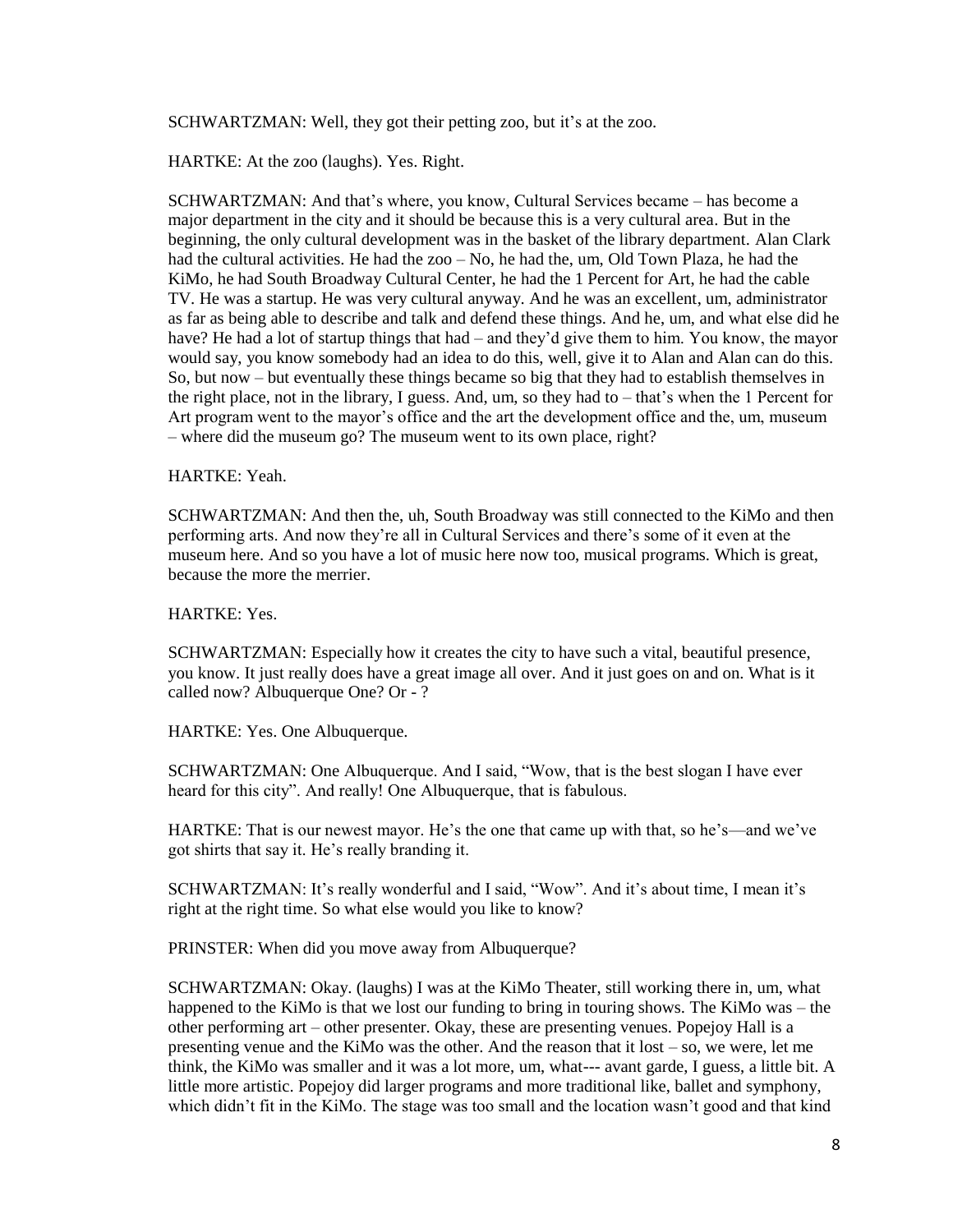of thing. So, but they balanced each other out and became more of an avant garde type of venue. And we were doing pretty well, I think, but the budget for South Broadway Cultural Center and the KiMo and whatever else we were doing at that time was almost a billion dollars and that was back in the '80s-late eighties or mid-eighties. But what happened, everybody got hit really hard in this city with the budget crisis and the money dried up for everybody had to cut back and that was one of the first things they did was cut out the performing arts budget. The programming budget—it's called programming. And Marjorie Neset has been the director there and she left, um, and I left a year later. And then the staff left, and so there's, you know, really not much now. Unfortunately, don't tell anybody this, but the KiMo is just a rental facility now. It's not really a presenting theater. But it's well known. Pretty well known nationally because it had some wonderful shows. Marjorie Neset brought in contemporary dance and some really good, um, music. Contemporary music and jazz and we patched – that was quite a deal. We patched in there were so many New Mexico new music – New Music New Mexico, Outpost Productions – and Outpost is here, too. That's Tom Gurelnick and he used to be at the KiMo and – and the – uh, Opera Southwest was there and Albuquerque Ballet was there and so we had – it was also – so it was hardly ever, you know, New Mexico Reparatory Theater – and everybody could pitch in and do, take part of the season and have their own season in the KiMo, it was a community type theater. We had backup from the city and money to bring in shows. And so there was some really good shows. But, um, so  $I$  –okay, you want to know when I left. When we left – I left Albuquerque after they cut the budget and Marj left. And Marj is actually here in town. She runs North Fourth Art Center. And she came back, um, from – But I went. She went to California, I went to California and that was the end of us. But she came back and she's still there and she's still doing – has done a remarkable, a very good dance – contemporary dance program at North Fourth Arts Center. But North Fourth Arts Center is for handicapped people and its' – what is the name of it? The national name for the—anyway, they built a black box theater, so that was another theater. But that is not run by the government, htat is non-profit and it's private. And it's only for, uh, what is is for? I can't remember who supports it. It's part of a national program. Anyway, os that's what happened with KiMo – that's how that dissolved, kind of. I'm hoping someday because people do remember what the KiMo did, what it could have done, and if there's ever any money here, maybe it will start up again someday with a younger crew and, you know, somebody who is very ambitious from somewhere. Because I'm living in California and they have a – I'm close to the California – Northridge, let's see. Northridge, Northridge University of – Let's see. California State University Northridge is where I am. It's three miles. They just built a huge beautiful performing arts center eight years ago. And they got a donor of ten million dollars who just put in to that and they have a lot of stuff going on. And they know about the KiMo. The director there used to be a director at the um, --or, he wasn't a director, he was maybe – Maybe he was the director or producer or something at the Santa Fe Opera. So there's a lot of people, you know these people move around. It's quite a big business. A big world out there when you do performing arts. And they have all kinds of conferences and places to find art and artists and make deals and get money. It's great. Anyway, so that's the story. That's how I left. I left after the KiMo – and then I quit and once I quit I couldn't find a good job. Getting too personal. I couldn't find – so I went to California where there was a lot of stuff. Well, there isn't. The thing about California, just between you and me, this is off the record –

(shuffling; pause) I'm talking too much.

HARTKE: It's oka-- No, no, no, no. We'll just stop it if you – yeah.

SCHWARTZMAN: Okay.

HARTKE: How do I stop it?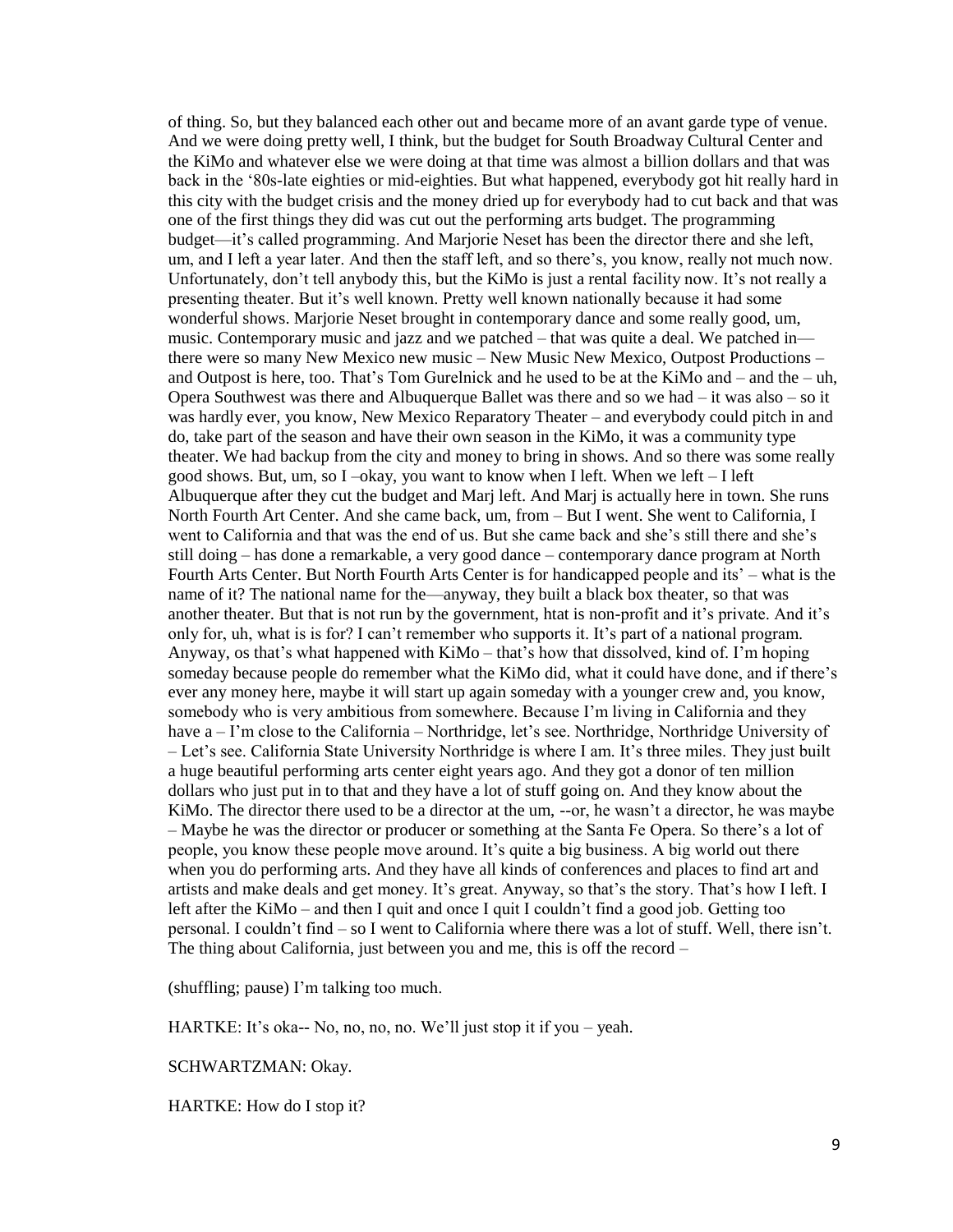# [BEGINNING OF PART TWO]

PRINSTER: Alright, this is Rebecca Prinster, Jill Hartke, and Kathleen Schwartzman and this – Same day, October 7, 2019. Uh, we're restarting the recording. So, what was your role at the KiMo? What was your job?

SCHWARTZMAN: Oh, I was – Marjorie Neset was the director, I was the administrative assistant and then we had a lighting person, a sound person, and a publicity box office person. So there were five people. And that's what we did. And so, I, um, eventually in and out of jobs and stuff like that and eventually I end up with management professional, MP levels 2 and 3. You know, those places. So, I was like an assistant director when she was there.

HARTKE: So you went there right after the museum?

SCHWARTZMAN: No, no. Oh! I missed the part (laughs). Here's the big part! We did Downtown Saturday Night. That was the street festival that started Summerfest.

HARTKE: Oh, okay!

SCHWARTZMAN: And so we were still part of Alan Clark's nest and, um, one of the things that the mayor had said, I believe it was David Rusk, he said he wanted to do some – He told Marj, he says, "I want to do something out there with the people --with the cultures." And so he says, "Here's a city spirit grant from the National Endowment for the Arts" and it was a match grant. And so the city decided that it would be able to come up with the money to match the grant and it was thirty-five thousand dollars to match. And, um, so Marj was hired – this was before the KiMo. Marj was hired to administer – to work this grant and she hired me. Marj and I had worked together on the bond issue. That was our next step – was to go to Downtown Saturday Night and we were working together pretty darn well, and so. Of course, that's my opinion (laughter). So, when she got the job, you know, after we finished the bond issue, she was – you know, she had already made political friends or at least a good reputation—good enough reputation so she was hired then with – and with a deg—I have degrees too. And she was hired to run --- administer Downtown Saturday Night and she hired me and we had a crew. A lot of it was volunteerism, but that was – the festival in the street on Central Avenue. Do you know anything about that?

HARTKE: Yeah. Well, I know what they do now. Now they do Artwalk on – every, every first Friday of every month. They do it up and down Central and on Fourth they'll close it down. Yeah.

SCHWARTZMAN: Those are for the galleries, though.

HARTKE: Uh, yeah, and for the local independent artists, they can sell their stuff. Yeah, it's mostly for the art and –and the shops along Central to try to bring in businesses.

SCHWARTZMAN: Right. Okay, that was the whole idea. When the city was – the city was in a decline. Downtown was in a serious decline and that's when the KiMo was, like, trashed. I mean,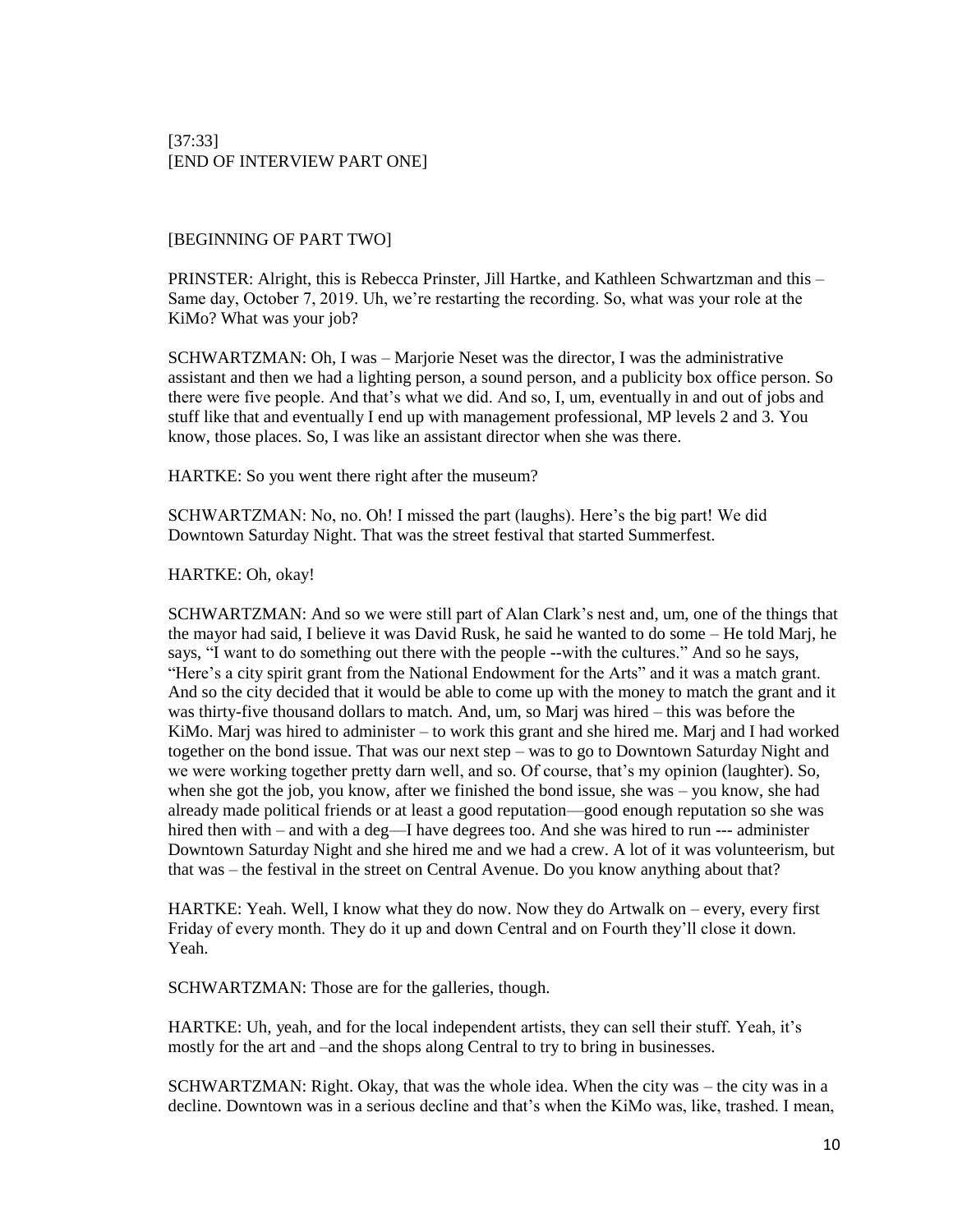it was – they were going to tear it down. And Downtown everywhere was just not doing well. Um, and so that's one of the reasons that David – that mayor Rusk wanted to do whatever he could to bring people back downtown and that's where that City Spirit grant came in. Which he managed to move into the KiMo Theater. Became the KiMo Theater's emphasis, too. But, so – the (cough) – Downtown Saturday Night was just a big party and everybody would – what we did was focus on different ethnicities to take over cert—different nights. There were eleven, ten or eleven nights – Saturdays. And these Saturdays, they'd bring in—we'd bring in stage sand chairs and tables and – and the people that would sell food were all the ethnic groups in town. So, there would be the Italians one time and the Native Americans another time and the – and the Hispanics another time. So there were these different themes on these Saturday nights and the papers got into it. We decorated the windows downtown. We had cord and – Parks and Recreation was ordered, I think, to get involved in this because they could – they had the manpower, I think. And so they—but, there were cords and electricity and couldn't figure out where to get the electricity from outside and all these booths and for microphones and lighting and that was amazing. And so we had – then we – that's one of the sound and light companies that helped us with the staging for that and they are also the ones that I used for the opening of the KiMo. Or, the opening of the museum. Okay, so. That was a big thing. That was very well publicized by the newspapers. I mean, they just, it's like balloon fiesta or something it what it was like. And they'd just announce what the theme was and what time it started and it was all free. The only thing that people had to do was pay for their food and their drinks and that's all. And so that was – that whole period of time was one Summer. And it was Downtown Saturday Night's first – first, um, experience. And I guess – and then we did a second time only because the Uptown people wanted to be in on it, too. So we did Uptown Saturday Night and that one didn't work very well (cough) because, excuse me, by then we were operating the KiMo Theater. We had moved into the KiMo, we didn't really have the personnel to do the festival and the KiMo. But, so we hired another couple of people to manage that. And that one didn't do very well, but that's okay. So by then, after that, that's when Parks & Rec decided that they wanted to put it on the Plaza [Civic Plaza], because we had stuff on the Plaza ourselves. I think we had. And the Summerfest came after that and that's how they started. But the cultural development of this city is really amazing. And it works through the city in different ways and different – different, uh pressures and different plans and things that go. That have been really kind of fun to watch. Just to watch how this evolution went through, but now it's really professional. So, it's you know, it's not amateur like what -- we were starters.

PRINSTER: Everyone has to start somewhere.

SCHWARTZMAN: Yeah! And it worked. I mean, it was – it woke people up. And that was good. And, uh, and then the money came eventually and it's sometimes yes and sometimes no, I guess. (laugh)

PRINSTER: Do you think the museum and places like the KiMo helped bring people together or was it a certain segment of the Albuquerque population who was attending all these events?

SCHWARTZMAN: Uh, the whole idea – the purpose of it was to get everybody involved. They didn't want just a few –a certain section. They were anti-elitist anyway. Um, so, it was a popular—for popular, uh, involvement. And that's why it was multi-cultural and that's why it was both art and dance and drama and uh, all kinds of – even food was involved in that. So, no there was never – it was never directed at any particular group.

HARTKE: You said that the KiMo was almost demolished at one point?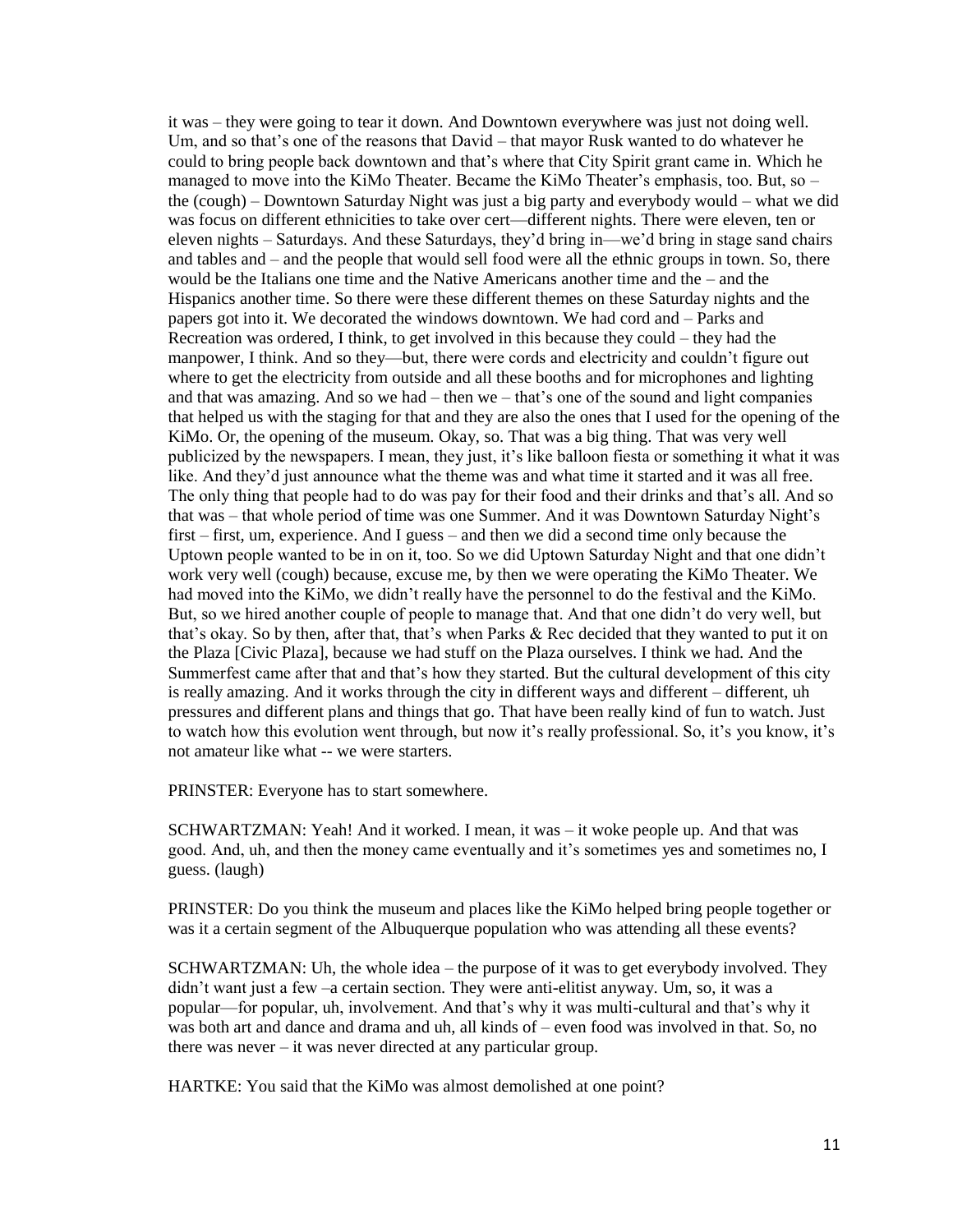SCHWARTZMAN: Yeah.

HARTKE: What was that? What --- was that urban renewal or was it?

SCHWARTZMAN: Yes.

HARTKE: It was? Okay. So, how did it get saved? The city bought it and that's how –

SCHWARTZMAN: The city brought another bond issue.

HARTKE: Okay.

SCHWARTZMAN: The city bought it and they had to do something with it. (laughs)

HARTKE: So, that's how they got control of the theater—

SCHWARTZMAN: Right.

HARTKE: —was to save it from demolition.

SCHWARTZMAN: And it was  $-$  a lot of the concerned citizens in this city in those days were very upset that first of all, they tore down the Hilton and the Hilton was at—or, the Alvarado, and the Hilton was along the railroad tracks and the Fred Harvey thing was gone and everything. And, you know, they didn't want to lose any more historical buildings. And the KiMo was very historical. It was built in 1927. It has a fabulous history, because I wrote some of the history for it. But, um, just a little brief, you know. The brief for the opening, that's all. We have a program that opened it and there was a renovation and, of course, it's -- I don't know what's happened to it since then, you know, as far as writing and documenting, I don't know what they've done. But I just noticed yesterday there's an article in the *Journal* about the KiMo and about – did you see that?

HARTKE: The name of it, right? Talking about the name?

SCHWARTZMAN: The name. Pablo Abeita and how they had a contest.

HARTKE: Yeah.

SCHWARTZMAN: Oh, that's right. I knew that. (cough). So.

HARTKE: Yeah. It's a beautiful building.

SCHWARTZMAN: Yeah. King of its kind. Yeah. 1927. 1927, there was a – that was the Bachechi family (HARTKE: Okay.) That was during the beginning of the film business – the motion pictures. And there were even -- some of the first films that were in the KiMo were silent. Because that was at that particular, in 1927, that's a pretty long time ago. But, um, it didn't take long before they had real sound movies and technicolor. But, um, the Bachechis were still in town, and they, apparently, may still be here.

HARTKE: Maybe so.

PRINSTER: I think --Yeah.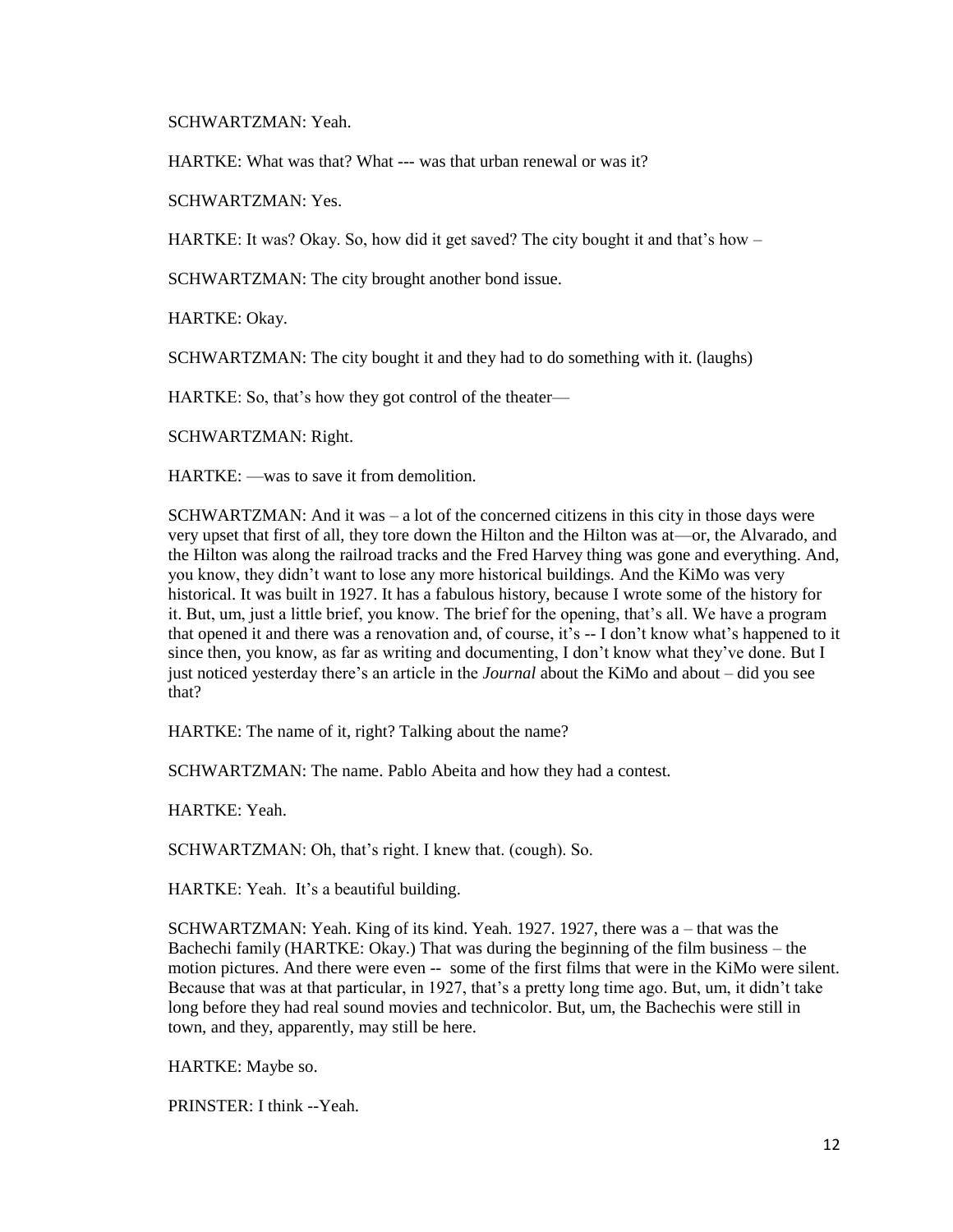SCHWARTZMAN: Because in the article they quoted Oreste, and Oreste Bachechi – or maybe his son. Oreste was the father who built it. The son is the one I interviewed and he – He may still be here. But, you know, I don't mean to talk about – I only did this because we put this in. Plugged this in. Not because I was an expert in any of it. But, um, just  $-$  it was part of  $-$  part of the program. So.

HARTKE: Well, is there anything else that we haven't touched on that you'd like to --?

SCHWARTZMAN: Well, I'd just like – Let's see, about the museum – Um, I hope that you do talk about how they got the – selected the architect.

HARTKE: For this building?

SCHWARTZMAN: Yeah.

HARTKE: Yeah, I don't know -- we don't know that story.

SCHWARTZMAN: I don't either. (laughter)

HARTKE: Oh, okay.

SCHWARTZMAN: I don't either, and I wish I knew. The architect's story is always good for background and a lot of people ignore it. But there's – there's that. And then there's, let's see, what else. I'm sure that there has been a tremendous amount of donor  $-$  a lot of donors to this building – or to this program now.

HARTKE: Yes.

SCHWARTZMAN: So that's another whole beautiful story that someday somebody should write about. Because there weren't any of those kind of donors when I was doing this. You know, there were a lot of interested people and they were classical historians or students or appreciated – you know, they really appreciated Native Americans and pottery and the hist—the tribal stuff. The history of the city and God bless them, you know. They had the – they had the lifeblood for a lot of this stuff. They were the ones that insisted on promoting a real museum and a real theater and the museum was the – that was the big thing. So these are the bond issues.

HARTKE: Yeah, those were the two that failed. How much they failed by. We're going to put that in.

SCHWARTZMAN: Yeah, I think ours passed in like two hundred and—two hundred and seventy -- fifty-six votes or two hundred and seventy-six votes.

HARTKE: Passed by that much?

SCHWARTZMAN: Yeah.

HARTKE: Yeah, so you did a lot of work because you can see how much—

SCHWARTZMAN: Oh, yeah.